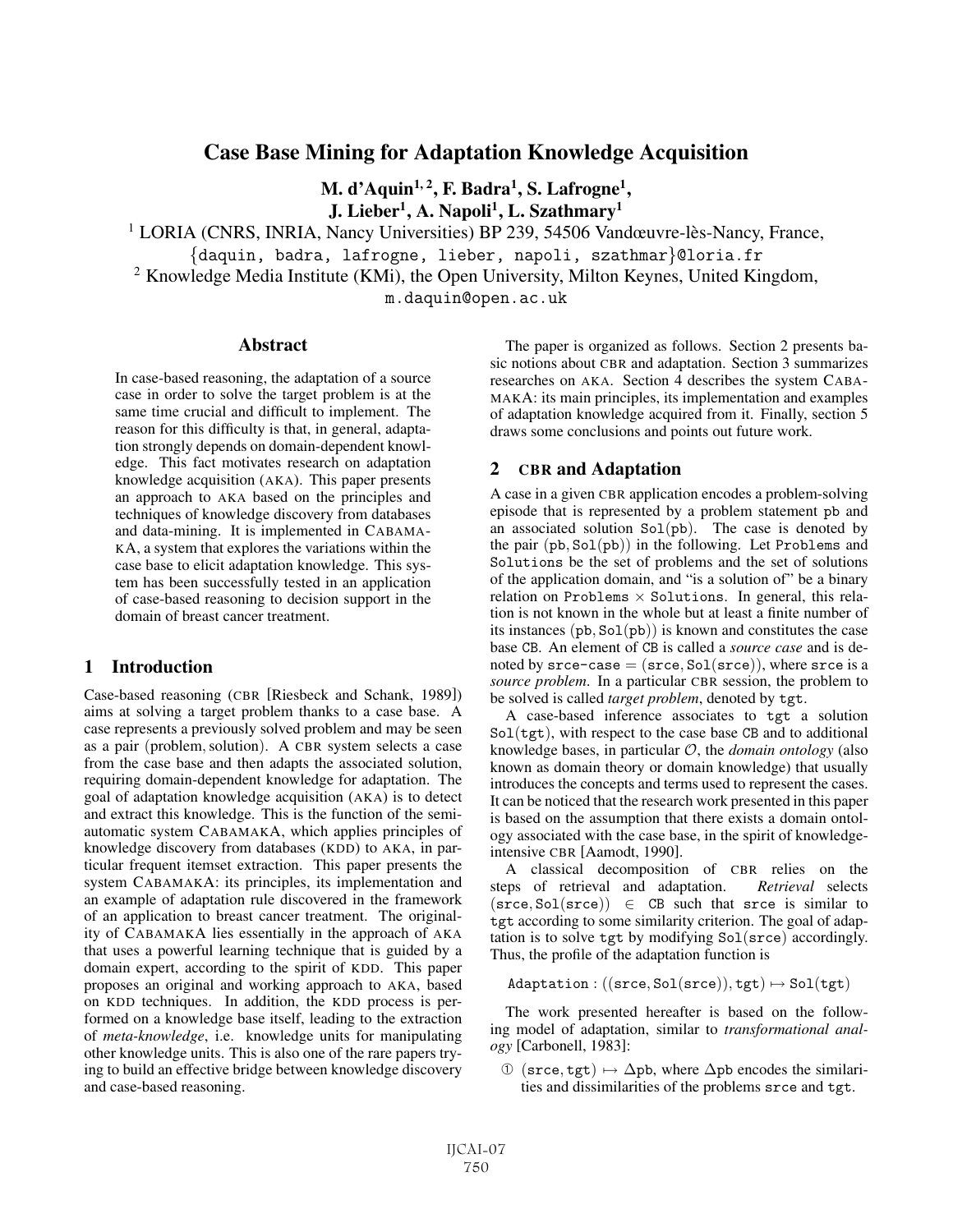- $\textcircled{2}$  ( $\Delta$ pb, AK)  $\mapsto$   $\Delta$ sol, where AK is the adaptation knowledge and where  $\Delta$ sol encodes the similarities and dissimilarities of Sol(srce) and the forthcoming  $Sol(tgt).$
- $\textcircled{3}$  (Sol(srce),  $\Delta$ sol)  $\mapsto$  Sol(tgt), Sol(srce) is modified into  $Sol(tgt)$  according to  $\Delta$ sol.

Adaptation is generally supposed to be domain-dependent in the sense that it relies on domain-specific adaptation knowledge. Therefore, this knowledge has to be acquired. This is the purpose of *adaptation knowledge acquisition* (AKA).

## 3 Related Work in AKA

The notion of adaptation case is introduced in [Leake *et al.*, 1996]. The system DIAL is a case-based planner in the domain of disaster response planning. Disaster response planning is the initial strategic planning used to determine how to assess damage, evacuate victims, etc. in response to natural and man-made disasters such as earthquakes and chemical spills. To adapt a case, the DIAL system performs either a case-based adaptation or a rule-based adaptation. The casebased adaptation attempts to retrieve an adaptation case describing the successful adaptation of a similar previous adaptation problem. An adaptation case represents an adaptation as the combination of transformations (e.g. addition, deletion, substitution) plus memory search for the knowledge needed to operationalize the transformation (e.g. to find what to add or substitute), thus reifying the principle: *adaptation = transformations + memory search*. An adaptation case in DIAL packages information about the context of an adaptation, the derivation of its solution, and the effort involved in the derivation process. The context information includes characteristics of the problem for which adaptation was generated, such as the type of problem, the value being adapted, and the roles that value fills in the response plan. The derivation records the operations needed to find appropriate values in memory, e.g. operations to extract role-fillers or other information to guide the memory search process. Finally, the effort records the actual effort expended to find the solution path. It can be noticed that the core idea of "transformation" is also present in our own adaptation knowledge extraction.

In [Jarmulak *et al.*, 2001], an approach to AKA is presented that produces a set of *adaptation cases*, where an adaptation case is the representation of a particular adaptation process. The adaptation case base,  $CB_A$ , is then used for further adaptation steps: an adaptation step itself is based on CBR, reusing the adaptation cases of  $CB_A$ .  $CB_A$  is built as follows. For each  $(\text{srce}_1, \text{Sol}(\text{srce}_1)) \in \text{CB}$ , the retrieval step of the CBR system using the case base CB without  $(\text{srce}_1, \text{Sol}(\text{srce}_1))$ returns a case  $(\text{srce}_2, \text{Sol}(\text{srce}_2))$ . Then, an adaptation case is built based on both source cases and is added to  $CB_A$ . This adaptation case encodes  $\text{srce}_1$ ,  $\text{Sol}(\text{srce}_1)$ , the difference between  $\text{srce}_1$  and  $\text{srce}_2$  ( $\Delta$ pb, with the notations of this paper) and the difference between  $Sol(\text{srce}_1)$  and Sol( $\text{srce}_2$ ) ( $\Delta$ sol). This approach to AKA and CBR has been successfully tested for an application to the design of tablet formulation.

The idea of the research presented in [Hanney and Keane, 1996; Hanney, 1997] is to exploit the variations between source cases to learn adaptation rules. These rules compute variations on solutions from variations on problems. More precisely, ordered pairs ( $\text{srce-case}_1, \text{srce-case}_2$ ) of similar source cases are formed. Then, for each of these pairs, the variations between the problems  $\text{srce}_1$  and  $\text{srce}_2$  and the solutions  $Sol(\text{srce}_1)$  and  $Sol(\text{srce}_2)$  are represented ( $\Delta pb$ and  $\Delta$ sol). Finally, the adaptation rules are learned, using as training set the set of the input-output pairs  $(\Delta pb, \Delta sol)$ . This approach has been tested in two domains: the estimation of the price of flats and houses, and the prediction of the rise time of a servo mechanism. The experiments have shown that the CBR system using the adaptation knowledge acquired from the automatic system of AKA shows a better performance compared to the CBR system working without adaptation. This research has influenced our work that is globally based on similar ideas.

[Shiu *et al.*, 2001] proposes a method for case base maintenance that reduces the case base to a set of representative cases together with a set of general adaptation rules. These rules handle the perturbation between representative cases and the other ones. They are generated by a fuzzy decision tree algorithm using the pairs of similar source cases as a training set.

In [Wiratunga *et al.*, 2002], the idea of [Hanney and Keane, 1996] is reused to extend the approach of [Jarmulak *et al.*, 2001]: some learning algorithms (in particular, C4.5) are applied to the adaptation cases of  $CB<sub>A</sub>$ , to induce general adaptation knowledge.

These approaches to AKA share the idea of exploiting adaptation cases. For some of them ([Jarmulak *et al.*, 2001; Leake *et al.*, 1996]), the adaptation cases themselves constitute the adaptation knowledge (and adaptation is itself a CBR process). For the other ones ([Hanney and Keane, 1996; Shiu *et al.*, 2001; Wiratunga *et al.*, 2002]), as for the approach presented in this paper, the adaptation cases are the input of a learning process.

## 4 CABAMAKA

We now present the CABAMAKA system, for acquiring adaptation knowledge. The CABAMAKA system is at present working in the medical domain of cancer treatment, but it may be reused in other application domains where there exist problems to be solved by a CBR system.

## 4.1 Principles

CABAMAKA deals with case base mining for AKA. Although the main ideas underlying CABAMAKA are shared with those presented in [Hanney and Keane, 1996], the followings are original ones. The adaptation knowledge that is mined has to be validated by experts and has to be associated with explanations making it understandable by the user. In this way, CABAMAKA may be considered as a semi-automated (or interactive) learning system. This is a necessary requirement for the medical domain for which CABAMAKA has been initially designed.

Moreover, the system takes into account every ordered pair (srce-case<sub>1</sub>, srce-case<sub>2</sub>) with srce-case<sub>1</sub>  $\neq$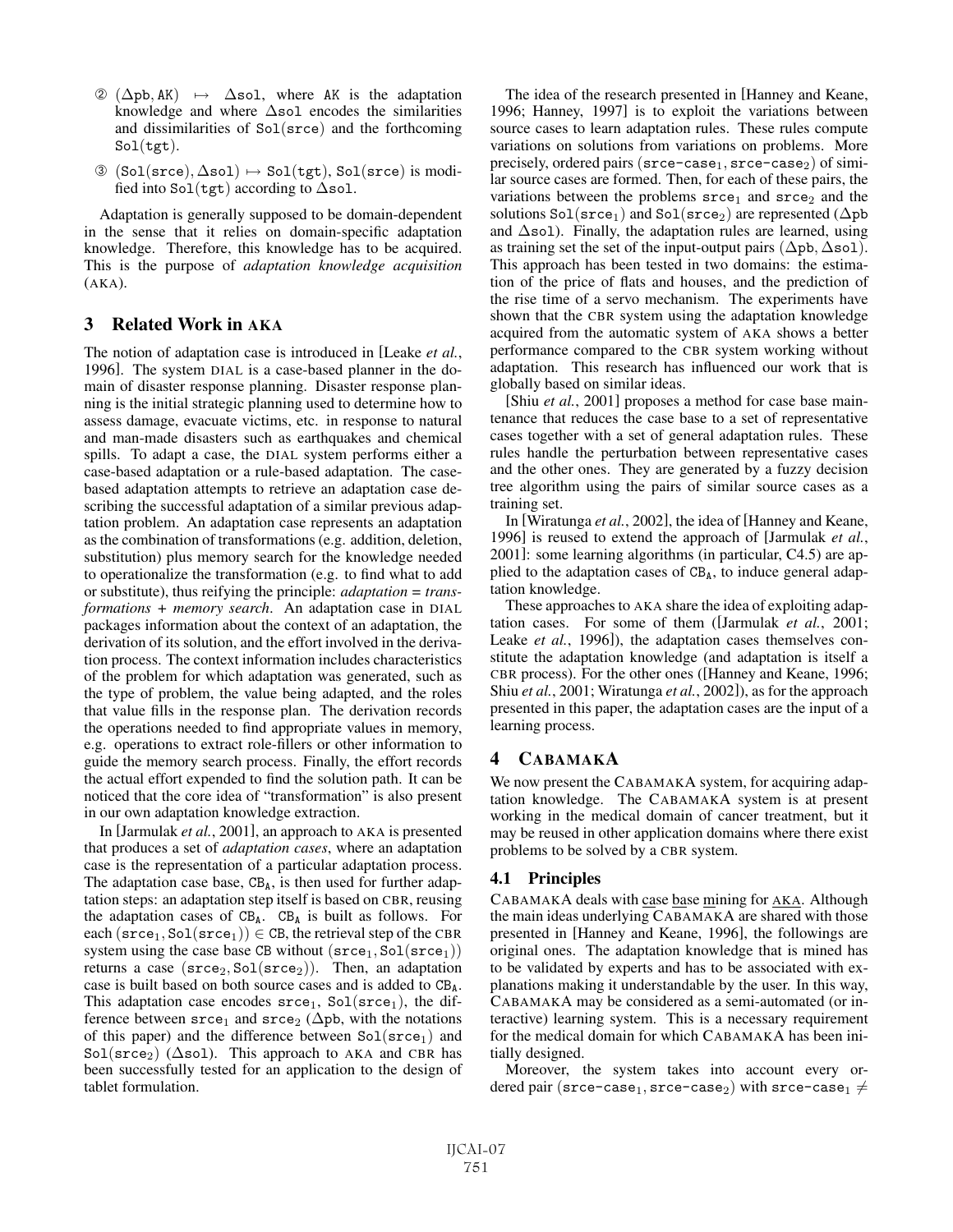srce-case<sub>2</sub>, leading to examine  $n(n - 1)$  pairs of cases for a case base CB where  $|CB| = n$ . In practice, this number may be rather large since in the present application  $n \approx 650$  $(n(n-1) \simeq 4 \cdot 10^5)$ . This is one reason for choosing for this system efficient KDD techniques such as CHARM [Zaki and Hsiao, 2002]. This is different from the approach of [Hanney and Keane, 1996], where only pairs of *similar* source cases are considered, according to a fixed criterion. In CABAMA-KA, there is no similarity criterion on which a selection of pairs of cases to be compared could be carried out. Indeed, the CBR process in CABAMAKA relies on the adaptationguided retrieval principle [Smyth and Keane, 1996], where only adaptable cases are retrieved. Thus, every pair of cases may be of interest, and two cases may appear to be similar w.r.t. a given point of view, and dissimilar w.r.t. another one.

Principles of KDD. The goal of KDD is to discover knowledge from databases, under the supervision of an analyst (expert of the domain). A KDD session usually relies on three main steps: data preparation, data-mining, and interpretation of the extracted pieces of information.

*Data preparation* is mainly based on formatting and filtering operations. The formatting operations are used to transform the data into a form allowing the application of the chosen data-mining operations. The filtering operations are used for removing noisy data and for focusing the data-mining operation on special subsets of objects and/or attributes.

*Data-mining* algorithms are applied for extracting from data information units showing some regularities [Hand *et al.*, 2001]. In the present experiment, the CHARM data-mining algorithm that efficiently performs the extraction of *frequent closed itemsets* (*FCIs*) has been used [Zaki and Hsiao, 2002]. CHARM inputs a formal database, i.e. a set of binary *transactions*, where each transaction T is a set of binary *items*. An *itemset* I is a set of items, and the support of I, support  $(I)$ , is the proportion of transactions  $T$  of the database possessing  $I$  ( $I \subseteq T$ ). I is frequent, with respect to a threshold  $\sigma \in [0; 1]$ , whenever support $(I) \geq \sigma$ . I is closed if it has no proper superset  $J (I \subsetneq J)$  with the same support.

The *interpretation* step aims at interpreting the extracted pieces of information, i.e. the FCIs in the present case, with the help of an analyst. In this way, the interpretation step produces new knowledge units (e.g. rules).

The CABAMAKA system relies on these main KDD steps as explained below.

Formatting. The formatting step of CABAMAKA inputs the case base CB and outputs a set of transactions obtained from the pairs ( $\text{srce-case}_1, \text{srce-case}_2$ ). It is composed of two substeps. During the first substep, each  $\text{srce--case} =$  $(\text{srce}, \text{Sol}(\text{srce})) \in \text{CB}$  is formatted in two sets of boolean properties:  $\Phi(\text{srce})$  and  $\Phi(\text{Sol}(\text{srce}))$ . The computation of  $\Phi(\text{srce})$  consists in translating srce from the problem representation formalism to  $2^{\mathcal{P}}$ ,  $\bar{\mathcal{P}}$  being a set of boolean properties. Some information may be lost during this translation, for example, when translating a continuous property into a set of boolean properties, but this loss has to be minimized. Now, this translation formats an expression srce expressed

in the framework of the domain ontology  $\mathcal O$  to an expression  $\Phi(\text{srce})$  that will be manipulated as data, i.e. without the use of a reasoning process. Therefore, in order to minimize the translation loss, it is assumed that

$$
\text{if } p \in \Phi(\texttt{srce}) \text{ and } p \vDash_{\mathcal{O}} q \quad \text{then } q \in \Phi(\texttt{srce}) \quad (1)
$$

for each  $p, q \in \mathcal{P}$  (where  $p \vDash_{\mathcal{O}} q$  stands for "q is a consequence of p in the ontology  $\mathcal{O}$ "). In other words,  $\Phi(\text{srce})$  is assumed to be deductively closed given  $\mathcal O$  in the set  $\mathcal P$ . The same assumption is made for  $\Phi(Sol(srce))$ . How this first substep of formatting is computed in practice depends heavily on the representation formalism of the cases and is presented, for our application, in section 4.2.

The second substep of formatting produces a transaction  $T = \Phi((\text{srce-case}_1, \text{srce-case}_2))$  for each ordered pair of distinct source cases, based on the sets of items  $\Phi(\text{srce}_1)$ ,  $\Phi(\texttt{srce}_2), \Phi(\texttt{Sol}(\texttt{srce}_1))$  and  $\Phi(\texttt{Sol}(\texttt{srce}_2)).$  Following the model of adaptation presented in section 2 (items ①, ② and ③), T has to encode the properties of  $\Delta$ pb and  $\Delta$ sol.  $\Delta$ pb encodes the similarities and dissimilarities of  $\text{srce}_1$  and  $\text{srce}_2$ , i.e.:

- The properties common to  $\text{srce}_1$  and  $\text{srce}_2$  (marked by  $"="$ "),
- The properties of  $\text{srce}_1$  that  $\text{srce}_2$  does not share ("-"), and
- The properties of  $\text{srce}_2$  that  $\text{srce}_1$  does not share ("+").

All these properties are related to problems and thus are marked by pb.  $\Delta$ sol is computed in a similar way and  $\Phi(T)=\Delta$ pb ∪  $\Delta$ sol. For example,

$$
\begin{array}{ll}\n\text{if} & \begin{cases} \Phi(\texttt{srce}_1) = \{a, b, c\} \\ \Phi(\texttt{srce}_2) = \{b, c, d\} \end{cases} & \Phi(\texttt{Sol}(\texttt{srce}_2)) = \{B, C\}\n\end{array}\n\end{array}
$$

then 
$$
T = \{a_{\rm pb}^-, b_{\rm pb}^-, c_{\rm pb}^-, d_{\rm pb}^+, A_{\rm sol}^-, B_{\rm sol}^-, C_{\rm sol}^+\}
$$
 (2)

More generally:

$$
T = \{p_{\text{pb}} \mid p \in \Phi(\text{srce}_1) \setminus \Phi(\text{srce}_2)\}
$$
  
\n
$$
\cup \{p_{\text{pb}}^+ \mid p \in \Phi(\text{srce}_1) \cap \Phi(\text{srce}_2)\}
$$
  
\n
$$
\cup \{p_{\text{pb}}^+ \mid p \in \Phi(\text{srce}_2) \setminus \Phi(\text{srce}_1)\}
$$
  
\n
$$
\cup \{p_{\text{sol}}^- \mid p \in \Phi(\text{Sol}(\text{srce}_1)) \setminus \Phi(\text{Sol}(\text{srce}_2))\}
$$
  
\n
$$
\cup \{p_{\text{sol}}^+ \mid p \in \Phi(\text{Sol}(\text{srce}_1)) \cap \Phi(\text{Sol}(\text{srce}_2))\}
$$
  
\n
$$
\cup \{p_{\text{sol}}^+ \mid p \in \Phi(\text{Sol}(\text{srce}_2)) \setminus \Phi(\text{Sol}(\text{srce}_1))\}
$$

Filtering. The filtering operations may take place before, between and after the formatting substeps, and also after the mining step. They are guided by the analyst.

Mining. The extraction of FCIs is computed thanks to CHARM (in fact, thanks to a tool based on a CHARM-like algorithm) from the set of transactions. A transaction  $T =$  $\Phi((\texttt{srce-case}_1, \texttt{srce-case}_2))$  encodes a specific adaptation  $((\text{srce}_1, \text{Sol}(\text{srce}_1)), \text{srce}_2) \mapsto \text{Sol}(\text{srce}_2)$ . For example, consider the following FCI:

$$
I = \left\{ a_{\rm pb}^-, c_{\rm pb}^-, d_{\rm pb}^+, A_{\rm sol}^-, B_{\rm sol}^-, C_{\rm sol}^+ \right\} \tag{3}
$$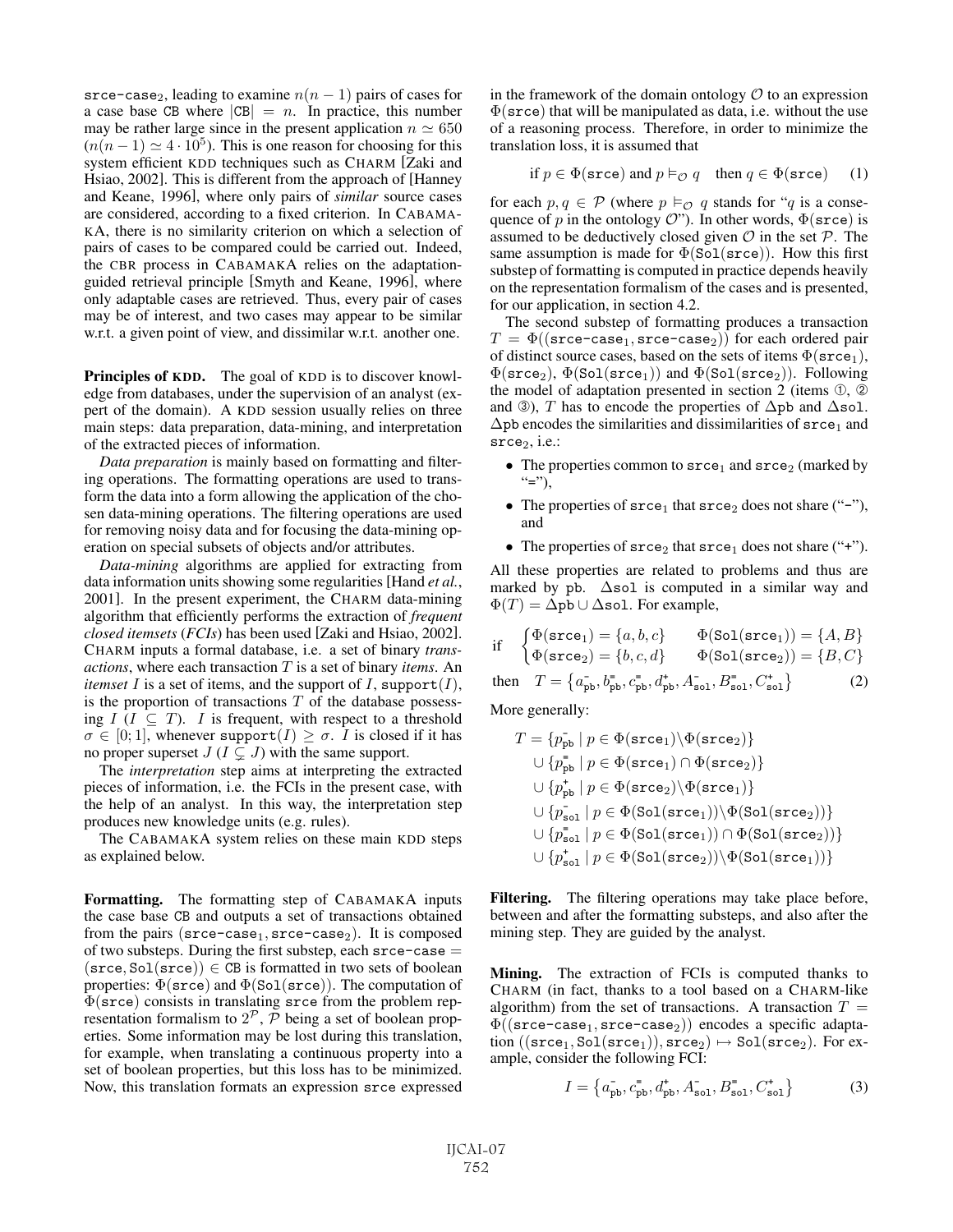I can be considered as a generalization of a subset of the transactions including the transaction T of equation (2):  $I \subseteq$ T. The interpretation of this FCI as an adaptation rule is explained below.

Interpretation. The interpretation step is supervised by the analyst. The CABAMAKA system provides the analyst with the extracted FCIs and facilities for navigating among them. The analyst may select an FCI, say  $I$ , and interpret  $I$  as an adaptation rule. For example, the FCI in equation (3) may be interpreted in the following terms:

```
if a is a property of srce but is not a property of tgt,
    c is a property of both srce and tgt,
    d is not a property of srce but is a property of tgt,
    A and B are properties of Sol(srce), and
    C is not a property of Sol(srce)
then the properties of Sol(tgt) are
      \Phi(\texttt{Sol(tgt)}) = (\Phi(\texttt{Sol}(\texttt{srce})) \setminus \{A\}) \cup \{C\}.
```
This rule has to be translated from the formalism  $2^{\mathcal{P}}$  (sets of boolean properties) to the formalism of the adaptation rules of the CBR system. The result is an *adaptation rule*, i.e. a rule whose left part represents conditions on srce, Sol(srce) and tgt and whose right part represents a way to compute  $Sol(tgt)$ . The role of the analyst is to correct and to validate this adaptation rule and to associate an explanation with it. The analyst is helped in this task by the domain ontology  $\mathcal O$ that is useful for organizing the FCIs and by the already available adaptation knowledge that is useful for pruning from the FCIs the ones that are already known adaptation knowledge.

#### 4.2 Implementation

The CABAMAKA discovery process relies on the steps described in the previous section:  $(s_1)$  input the case base,  $(s_2)$ select a subset of it (or take the whole case base): first filtering step,  $(s_3)$  first formatting substep,  $(s_4)$  second filtering step,  $(s_5)$  second formatting substep,  $(s_6)$  third filtering step,  $(s<sub>7</sub>)$  data-mining (CHARM),  $(s<sub>8</sub>)$  last filtering step and  $(s<sub>9</sub>)$ interpretation. This process is interactive and iterative: the analyst runs each of the  $(s_i)$  (and can interrupt it), and can go back to a previous step at each moment.

Among these steps, only the first ones  $((s_1)$  to  $(s_3))$  and the last one are dependent on the representation formalism. In the following, the step  $(s_3)$  is illustrated in the context of an application. First, some elements on the application itself and the associated knowledge representation formalism are introduced.

Application domain. The application domain of the CBR system we are developing is breast cancer treatment: in this application, a problem pb describes a class of patients with a set of attributes and associated constraints (holding on the age of the patient, the size and the localization of the tumor, etc.). A solution  $Sol(pb)$  of pb is a set of therapeutic decisions (in surgery, chemotherapy, radiotherapy, etc.).

Two features of this application must be pointed out. First, the source cases are *general cases* (or *ossified cases* according to the terminology of [Riesbeck and Schank, 1989]): a source case corresponds to a class of patients and not to a single one. These source cases are obtained from statistical studies in the cancer domain. Second, the requested behavior of the CBR system is to provide a treatment and explanations on this treatment proposal. This is why the analyst is required to associate an explanation to a discovered adaptation rule.

Representation of cases and of the domain ontology  $O$ . The problems, the solutions, and the domain ontology of the application are represented in a light extension of OWL DL (the Web Ontology Language recommended by the W3C [Staab and Studer, 2004]). The parts of the underlying description logic that are useful for this paper are presented below (other elements on description logics, DLs, may be found in [Staab and Studer, 2004]).

Let us consider the following example:

srce  $\equiv$  Patient  $\Box$   $\exists$ age. $\geq_{45}$   $\Box$   $\exists$ age. $\leq_{70}$  ∃tumor.(∃size.≥<sup>4</sup>  ∃localization.Left-Breast)  $(4)$ 

srce represents the class of patients with an age  $a \in [45, 70]$ , and a tumor of size  $S \geq 4$  centimeters localized in the left breast.

The DL representation entities used here are atomic and defined concepts (e.g. srce, Patient and ∃age.≥45), roles (e.g. tumor and localization) concrete roles (e.g. age and size) and constraints (e.g.  $\geq_{45}$  and  $\lt_{70}$ ). A *concept* C is an expression representing a class of objects. A *role* r is a name representing a binary relation between objects. A *concrete role* g is a name representing a function associating a real number to an object (for this simplified presentation, the only concrete domain that is considered is  $(\mathbb{R}, \leq)$ , the ordered set of real numbers). A constraint c represents a subset of IR denoted by  $c^R$ . For example, intervals such as  $\geq_{45}^R = [45; +\infty[$ and  $\lt^R_{70}$ =]  $-\infty$ ; 70[ introduce constraints that are used in the application.

A concept is either atomic (a concept name) or defined. A defined concept is an expression of the following form:  $C \cap D$ ,  $\exists r.C$  or  $\exists g.c$ , where C and D are concepts, r is a role, g is a concrete role and c is a constraint (many other constructions exist in the DL, but only these three constructions are used here). Following classical DL presentations [Staab and Studer, 2004], an *ontology*  $O$  is a set of axioms, where an axiom is a formula of the form  $C \sqsubseteq D$  (general concept inclusion) or of the form  $C \equiv D$ , where C and D are two concepts.

The semantics of the DL expressions used hereafter can be read as follows. An interpretation is a pair  $\mathcal{I} = (\Delta_{\mathcal{I}}, \mathcal{I})$ where  $\Delta_{\mathcal{I}}$  is a non empty set (the *interpretation domain*) and  $\cdot$ <sup>1</sup> is the *interpretation function*, which maps a concept C to a set  $C^{\mathcal{I}} \subseteq \Delta_{\mathcal{I}}$ , a role r to a binary relation  $r^{\mathcal{I}} \subseteq \Delta_{\mathcal{I}} \times \Delta_{\mathcal{I}}$ , and a concrete role g to a function  $g^{\mathcal{I}} : \Delta_{\mathcal{I}} \longrightarrow \mathbb{R}$ . In the following, all roles  $\bf{r}$  are assumed to be *functional*:  $\cdot$ <sup>*T*</sup> maps r to a function  $r^{\mathcal{I}} : \Delta_{\mathcal{I}} \longrightarrow \Delta_{\mathcal{I}}$ . The interpretation of the defined concepts, for an interpretation  $\mathcal{I}$ , is as follows:  $(C \cap D)^{\mathcal{I}} = C^{\mathcal{I}} \cap D^{\mathcal{I}}$ ,  $(\exists x.C)^{\mathcal{I}}$  is the set of objects  $x \in \Delta_{\mathcal{I}}$ such that  $\mathbf{r}^{\mathcal{I}}(x) \in \mathbb{C}^{\mathcal{I}}$  and  $(\exists g.c)^{\mathcal{I}}$  is the set of objects  $x \in$  $\Delta_{\mathcal{I}}$  such that  $g^{\mathcal{I}}(x) \in c^{\mathsf{R}}$ . An interpretation  $\mathcal{I}$  is a *model* of an axiom  $C \subseteq D$  (resp.  $C \equiv D$ ) if  $C^{\mathcal{I}} \subseteq D^{\mathcal{I}}$  (resp.  $C^{\mathcal{I}} =$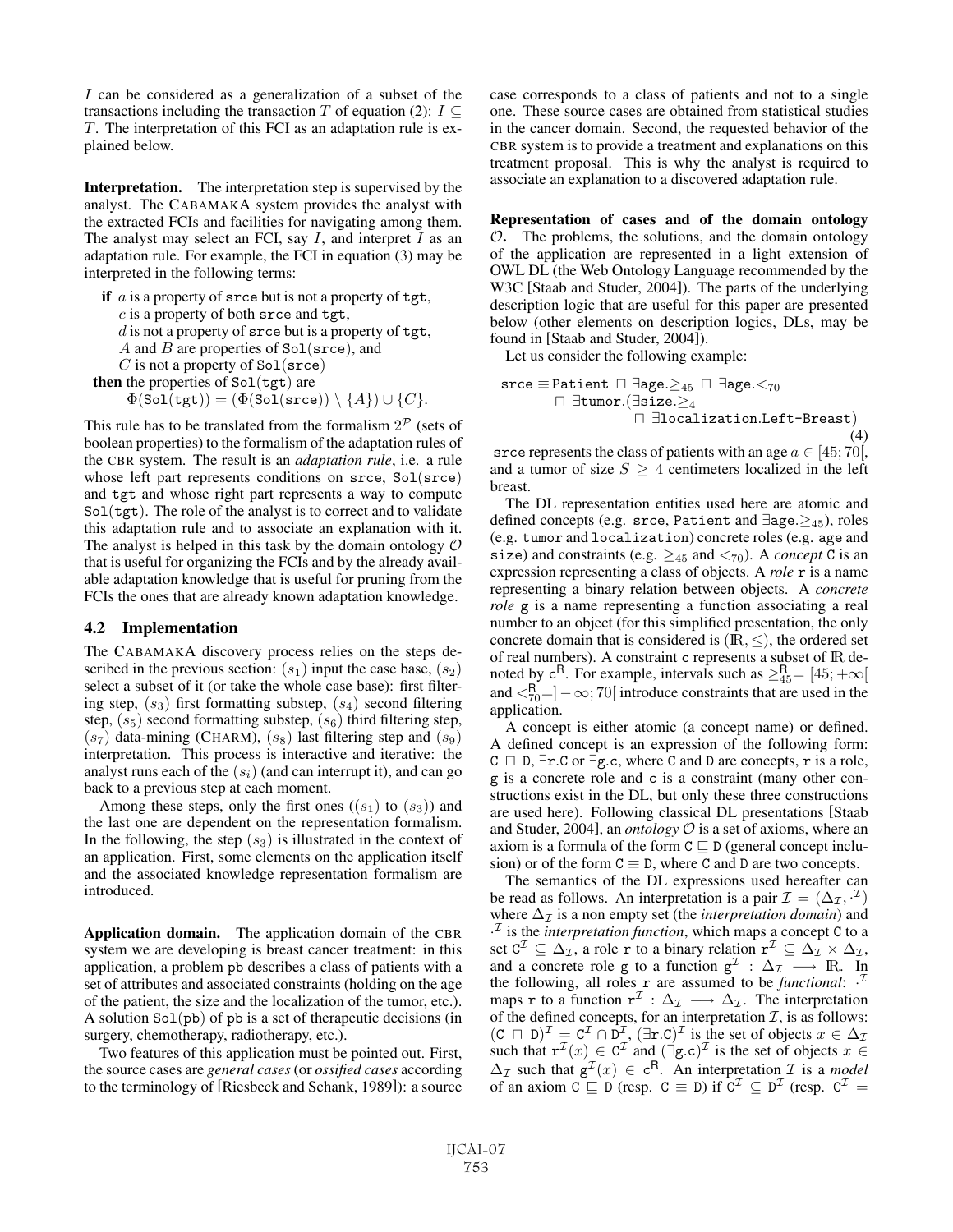$D^{\mathcal{I}}$ ). *T* is a model of an ontology *O* if it is a model of each axiom of  $O$ . The inference associated with this representation formalism that is used below is the subsumption test: given an ontology  $O$ , a concept C is subsumed by a concept D, denoted by  $\models_{\mathcal{O}} C \sqsubseteq D$ , if for every model  $\mathcal{I}$  of  $\mathcal{O}, C^{\mathcal{I}} \subseteq D^{\mathcal{I}}$ .

More practically, the problems of the CBR application are represented by concepts (as srce in (4)). A therapeutic decision dec is also represented by a concept. A solution is a finite set  $\{dec_1, dec_2,... dec_k\}$  of decisions. The decisions of the system are represented by atomic concepts. The knowledge associated with atomic concepts (and hence, with therapeutic decisions) is given by axioms of the domain ontology  $O$ . For example, the decision in surgery dec = Partial-Mastectomy represents a partial ablation of the breast:

| Partial-Mastectomy | $\sqsubseteq$ Mastertemp           | (5) |
|--------------------|------------------------------------|-----|
| Mastery            | $\sqsubseteq$ Therapeutic-Decision |     |

Implementation of the first formatting substep  $(s_3)$ . Both problems and decisions constituting solutions are represented by concepts. Thus, computing  $\Phi(\text{srce})$  and  $\Phi(Sol(srce))$  amounts to the computation of  $\Phi(C)$ , C being a concept. A property  $p$  is an element of the finite set  $P$  (see section 4.1). In the DL formalism,  $p$  is represented by a concept P. A concept C has the property  $p$  if  $\vDash_{\mathcal{O}} C \sqsubseteq P$ . The set of boolean properties and the set of the corresponding concepts are both denoted by  $P$  in the following. Given  $P$ ,  $\Phi(C)$  is simply defined as the set of properties  $P \in \mathcal{P}$  that C has:

$$
\Phi(C) = \{ P \in \mathcal{P} \mid \; \vDash_{\mathcal{O}} C \sqsubseteq P \} \tag{6}
$$

As a consequence, if  $P \in \Phi(C)$ ,  $Q \in \mathcal{P}$  and  $\models_{\mathcal{O}} P \sqsubseteq Q$  then  $Q \in \Phi(C)$ . Thus, the implication (1) is satisfied.

The algorithm of the first formatting substep that has been implemented first computes the  $\Phi(C)$ 's for C: the source problems and the decisions occurring in their solutions, and then computes  $P$  as the union of the  $\Phi(C)$ 's. This algorithm relies on the following set of equations<sup>1</sup>:

$$
\Phi(A) = \begin{cases} B & \text{B is an atomic concept} \\ \text{occurring in KB and } \vdash_{\mathcal{O}} A \sqsubseteq B \end{cases}
$$
\n
$$
\Phi(C \sqcap D) = \Phi(C) \cup \Phi(D)
$$
\n
$$
\Phi(\exists r.C) = \{\exists r.P \mid P \in \Phi(C)\}
$$
\n
$$
\Phi(\exists g.c) = \begin{cases} \exists g.d & \text{d} \in \text{Cstraints}_g \text{ and } c^R \subseteq d^R \end{cases}
$$
\n
$$
\text{Cstraints}_g = \{c \mid \text{the expression } \exists g.c \text{ occurs in KB}\}
$$

where A is an atomic concept, C and D are (either atomic or defined) concepts, r is a role, g is a concrete role, c is a constraint and KB, the knowledge base, is the union of the case base and of the domain ontology.

It can be proven that the algorithm for the first formatting substep (computing the  $\Phi(C)$ 's and the set of properties  $P$ ) respects (6) under the following hypotheses. First, the constructions used in the DL are the ones that have been introduced above ( $C \sqcap D$ ,  $\exists$ r.C and  $\exists$ g.c, where r is functional). Second, no defined concept may strictly subsume an atomic concept (for every atomic concept A, there is no defined concept C such that  $\models_{\mathcal{O}} A \sqsubseteq C$  and  $\not\models_{\mathcal{O}} A \equiv C$ ). Under these hypotheses, (6) can be proven by a recursion on the size of C (this size is the number of constructions that C contains). These hypotheses hold for our application. However, an ongoing study aims at finding an algorithm for computing the  $\Phi(C)$ 's and  $P$  in a more expressive DL, including in particular negation and disjunction of concepts.

For example, let srce be the problem introduced by the axiom (4). It is assumed that the constraints associated with the concrete role age in KB are  $\lt_{30}$ ,  $\geq_{30}$ ,  $\lt_{45}$ ,  $\geq_{45}$ ,  $\lt_{70}$  and  $\geq_{70}$ , that the constraints associated with the concrete role size in KB are  $\leq_4$  and  $\geq_4$ , that there is no concept A  $\neq$  Patient in KB such that  $\models_{\mathcal{O}}$  Patient  $\sqsubseteq$  A, and that the only concept  $A \neq$  Left-Breast of KB such that  $\models_{\mathcal{O}}$  Left-Breast  $\sqsubseteq$  A is  $A =$  Breast. Then, the implemented algorithm returns:

$$
\Phi(\texttt{srce}) = \{\texttt{Patternt}, \exists \texttt{age.} \geq_{30}, \exists \texttt{age.} \geq_{45}, \exists \texttt{age.} <_{70}, \\ \exists \texttt{tumor.} \exists \texttt{localization.} \texttt{Left-Breat} \\ \exists \texttt{tumor.} \exists \texttt{localization.} \texttt{Breat}\}
$$

And the 7 elements of  $\Phi(\text{srce})$  are added to  $\mathcal{P}$ . Another example, based on the set of axioms (5) is:

 $\Phi$ (Partial-Mastectomy) = {Partial-Mastectomy, Mastectomy, Surgery, Therapeutic-Decision}

#### 4.3 Results

The CABAMAKA process piloted by the analyst produces a set of FCIs. With  $n = 647$  cases and  $\sigma = 10\%$ , CABAMAKA has given 2344 FCIs in about 2 minutes (on a current PC). Only the FCIs with at least  $a + or a - in$  both problem properties and solution properties were kept, which corresponds to 208 FCIs. Each of these FCIs I is presented for interpretation to the analyst under a simplified form by removing some of the items that can be deduced from the ontology. In particular if  $P_{\text{pb}}^{\equiv} \in I$ ,  $Q_{\text{pb}}^{\equiv} \in I$  and  $\vDash_{\mathcal{O}} P \sqsubseteq Q$  then  $Q_{\text{pb}}^{\equiv}$  is<br>removed from I For example, if  $P = (\exists \text{see } \geq \infty) \in \mathcal{D}$ . removed from *I*. For example, if P =  $(\exists \text{age } \geq_{45}) \in \mathcal{P}$ ,  $\mathsf{Q} = (\exists \texttt{age} \geq_{30}) \in \mathcal{P}$  and  $(\exists \texttt{age} \geq_{45})^{\infty}_{\texttt{pb}} \in I$ , then, nec-<br>executive  $(\exists \texttt{age} \geq_{35})^{\infty} \in I$ , which is a redundant rises of essarily,  $(\exists \text{age } \geq_{30})_{\text{pb}}^{\dagger} \in I$ , which is a redundant piece of information information.

The following FCI has been extracted from CABAMAKA:

$$
I = \{(\exists \text{age.} <_{70})_{\text{pb}}^-, \newline (\exists \text{tumor.} \exists \text{size.} \leq_4)_{\text{pb}}^-, (\exists \text{tumor.} \exists \text{size.} \geq_4)_{\text{pb}}^+, \newline \text{Currentage}_{\text{sol}}^=, \text{Masteromy}_{\text{sol}}^-, \newline \text{Partial-Mastectomy}_{\text{sol}}^+, \text{Radioal-Mastectomy}_{\text{sol}}^+ \}
$$

It has been interpreted in the following way: if srce and tgt both represent classes of patients of less than 70 years old, if the difference between srce and tgt lies in the tumor size of

<sup>&</sup>lt;sup>1</sup>This set of equations itself can be seen as a recursive algorithm, but is not very efficient since it computes several times the same things. The implemented algorithm avoids these recalculations by the use of a cache.